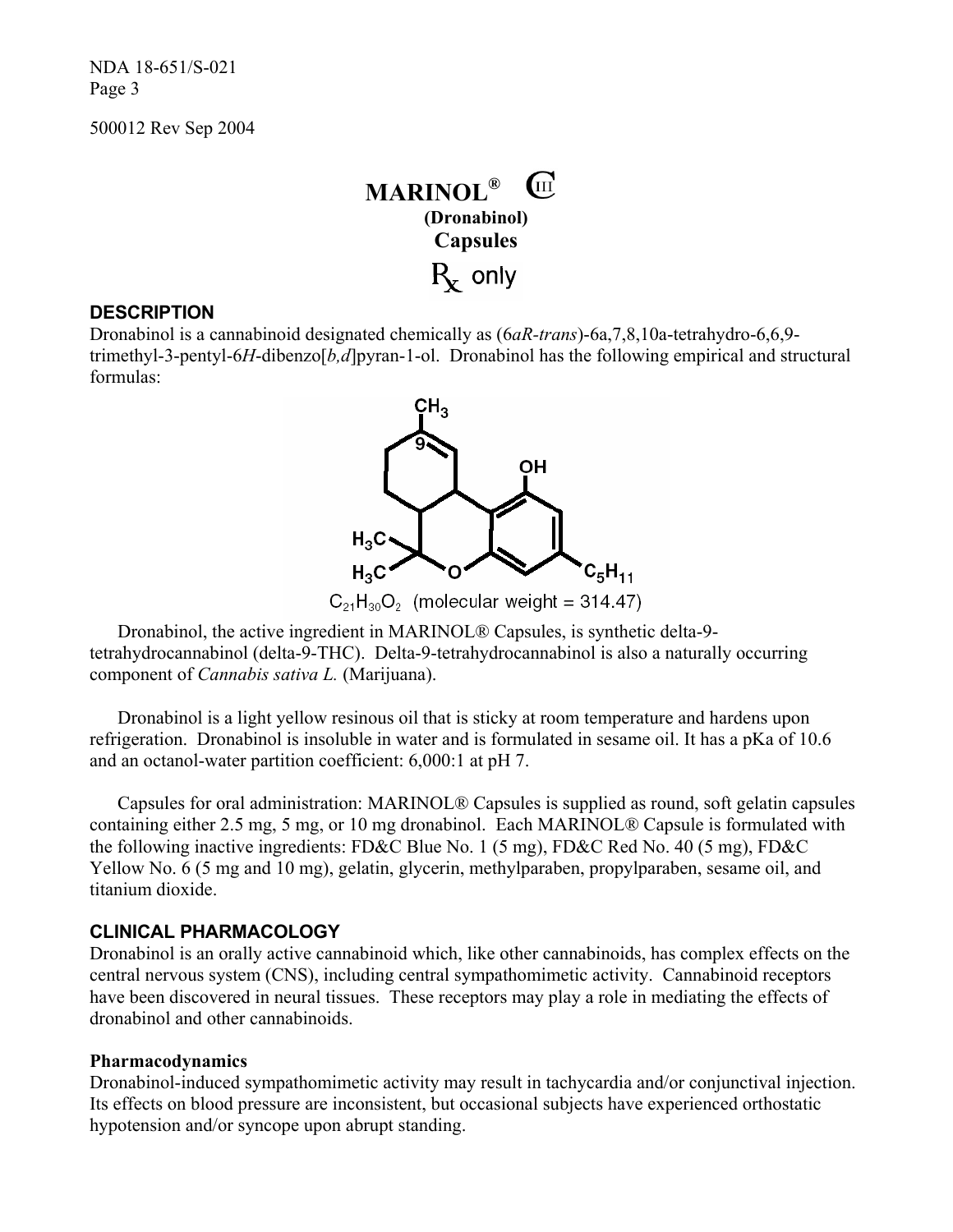Dronabinol also demonstrates reversible effects on appetite, mood, cognition, memory, and perception. These phenomena appear to be dose-related, increasing in frequency with higher dosages, and subject to great interpatient variability.

After oral administration, dronabinol has an onset of action of approximately 0.5 to 1 hours and peak effect at 2 to 4 hours. Duration of action for psychoactive effects is 4 to 6 hours, but the appetite stimulant effect of dronabinol may continue for 24 hours or longer after administration.

Tachyphylaxis and tolerance develop to some of the pharmacologic effects of dronabinol and other cannabinoids with chronic use, suggesting an indirect effect on sympathetic neurons. In a study of the pharmacodynamics of chronic dronabinol exposure, healthy male volunteers  $(N = 12)$  received 210 mg/day dronabinol, administered orally in divided doses, for 16 days. An initial tachycardia induced by dronabinol was replaced successively by normal sinus rhythm and then bradycardia. A decrease in supine blood pressure, made worse by standing, was also observed initially. These volunteers developed tolerance to the cardiovascular and subjective adverse CNS effects of dronabinol within 12 days of treatment initiation.

Tachyphylaxis and tolerance do not, however, appear to develop to the appetite stimulant effect of MARINOL® Capsules. In studies involving patients with Acquired Immune Deficiency Syndrome (AIDS), the appetite stimulant effect of MARINOL® Capsules has been sustained for up to five months in clinical trials, at dosages ranging from 2.5 mg/day to 20 mg/day.

#### **Pharmacokinetics**

*Absorption and Distribution:* MARINOL® (Dronabinol) Capsules is almost completely absorbed (90 to 95%) after single oral doses. Due to the combined effects of first pass hepatic metabolism and high lipid solubility, only 10 to 20% of the administered dose reaches the systemic circulation. Dronabinol has a large apparent volume of distribution, approximately 10 L/kg, because of its lipid solubility. The plasma protein binding of dronabinol and its metabolites is approximately 97%.

The elimination phase of dronabinol can be described using a two compartment model with an initial (alpha) half-life of about 4 hours and a terminal (beta) half-life of 25 to 36 hours. Because of its large volume of distribution, dronabinol and its metabolites may be excreted at low levels for prolonged periods of time.

The pharmacokinetics of dronabinol after single doses (2.5, 5, and 10 mg) and multiple doses (2.5, 5, and 10 mg given twice a day; BID) have been studied in healthy women and men.

| <b>Mean (SD) PK Parameter Values</b> |            |                    |                   |  |  |  |
|--------------------------------------|------------|--------------------|-------------------|--|--|--|
| <b>BID</b>                           | Cmax       | <b>Median Tmax</b> | $AUC(0-12)$       |  |  |  |
| <b>Dose</b>                          | ng/mL      | (range), hr        | $ng\text{-}hr/mL$ |  |  |  |
| $2.5 \text{ mg}$                     | 1.32(0.62) | $1.00(0.50-4.00)$  | 2.88(1.57)        |  |  |  |
| $5 \text{ mg}$                       | 2.96(1.81) | $2.50(0.50-4.00)$  | 6.16(1.85)        |  |  |  |
| $10 \text{ mg}$                      | 7.88(4.54) | $1.50(0.50-3.50)$  | 15.2(5.52)        |  |  |  |

#### **Summary of Multiple-Dose Pharmacokinetic Parameters of Dronabinol in Healthy Volunteers (n=34; 20-45 years) under Fasted Conditions**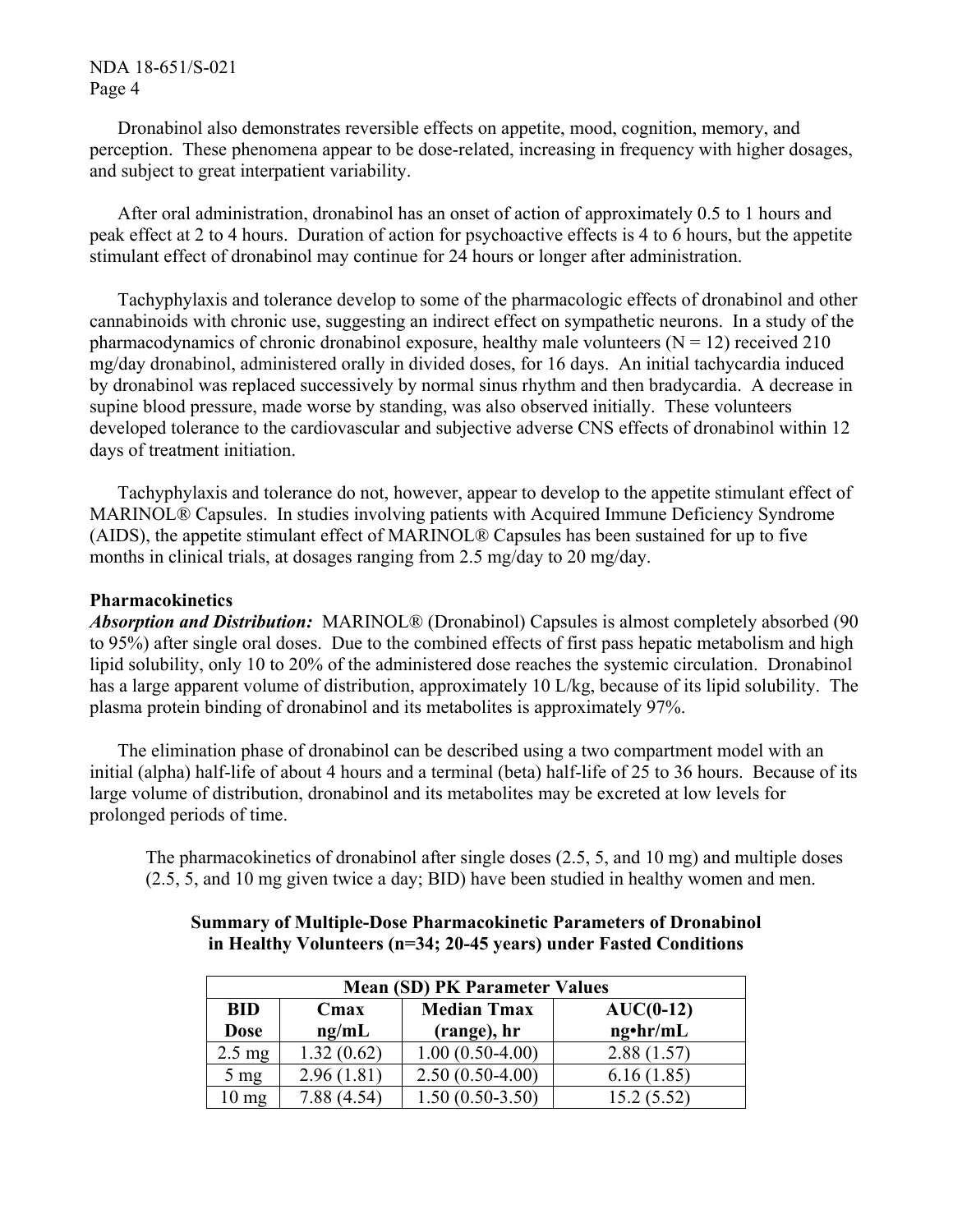> A slight increase in dose proportionality on mean Cmax and AUC (0-12) of dronabinol was observed with increasing dose over the dose range studied.

*Metabolism:* Dronabinol undergoes extensive first-pass hepatic metabolism, primarily by microsomal hydroxylation, yielding both active and inactive metabolites. Dronabinol and its principal active metabolite, 11-OH-delta-9-THC, are present in approximately equal concentrations in plasma. Concentrations of both parent drug and metabolite peak at approximately 0.5 to 4 hours after oral dosing and decline over several days. Values for clearance average about 0.2 L/kg-hr, but are highly variable due to the complexity of cannabinoid distribution.

*Elimination:* Dronabinol and its biotransformation products are excreted in both feces and urine. Biliary excretion is the major route of elimination with about half of a radio-labeled oral dose being recovered from the feces within 72 hours as contrasted with 10 to 15% recovered from urine. Less than 5% of an oral dose is recovered unchanged in the feces.

Following single dose administration, low levels of dronabinol metabolites have been detected for more than 5 weeks in the urine and feces.

In a study of MARINOL® Capsules involving AIDS patients, urinary cannabinoid/creatinine concentration ratios were studied bi-weekly over a six week period. The urinary cannabinoid/creatinine ratio was closely correlated with dose. No increase in the cannabinoid/creatinine ratio was observed after the first two weeks of treatment, indicating that steadystate cannabinoid levels had been reached. This conclusion is consistent with predictions based on the observed terminal half-life of dronabinol.

*Special Populations:* The pharmacokinetic profile of MARINOL® Capsules has not been investigated in either pediatric or geriatric patients.

## **Clinical Trials**

*Appetite Stimulation:*The appetite stimulant effect of MARINOL® (Dronabinol) Capsules in the treatment of AIDS-related anorexia associated with weight loss was studied in a randomized, doubleblind, placebo-controlled study involving 139 patients. The initial dosage of MARINOL® Capsules in all patients was 5 mg/day, administered in doses of 2.5 mg one hour before lunch and one hour before supper. In pilot studies, early morning administration of MARINOL® Capsules appeared to have been associated with an increased frequency of adverse experiences, as compared to dosing later in the day. The effect of MARINOL® Capsules on appetite, weight, mood, and nausea was measured at scheduled intervals during the six-week treatment period. Side effects (feeling high, dizziness, confusion, somnolence) occurred in 13 of 72 patients (18%) at this dosage level and the dosage was reduced to 2.5 mg/day, administered as a single dose at supper or bedtime.

As compared to placebo, MARINOL® Capsules treatment resulted in a statistically significant improvement in appetite as measured by visual analog scale (see figure). Trends toward improved body weight and mood, and decreases in nausea were also seen.

After completing the 6-week study, patients were allowed to continue treatment with MARINOL® Capsules in an open-label study, in which there was a sustained improvement in appetite.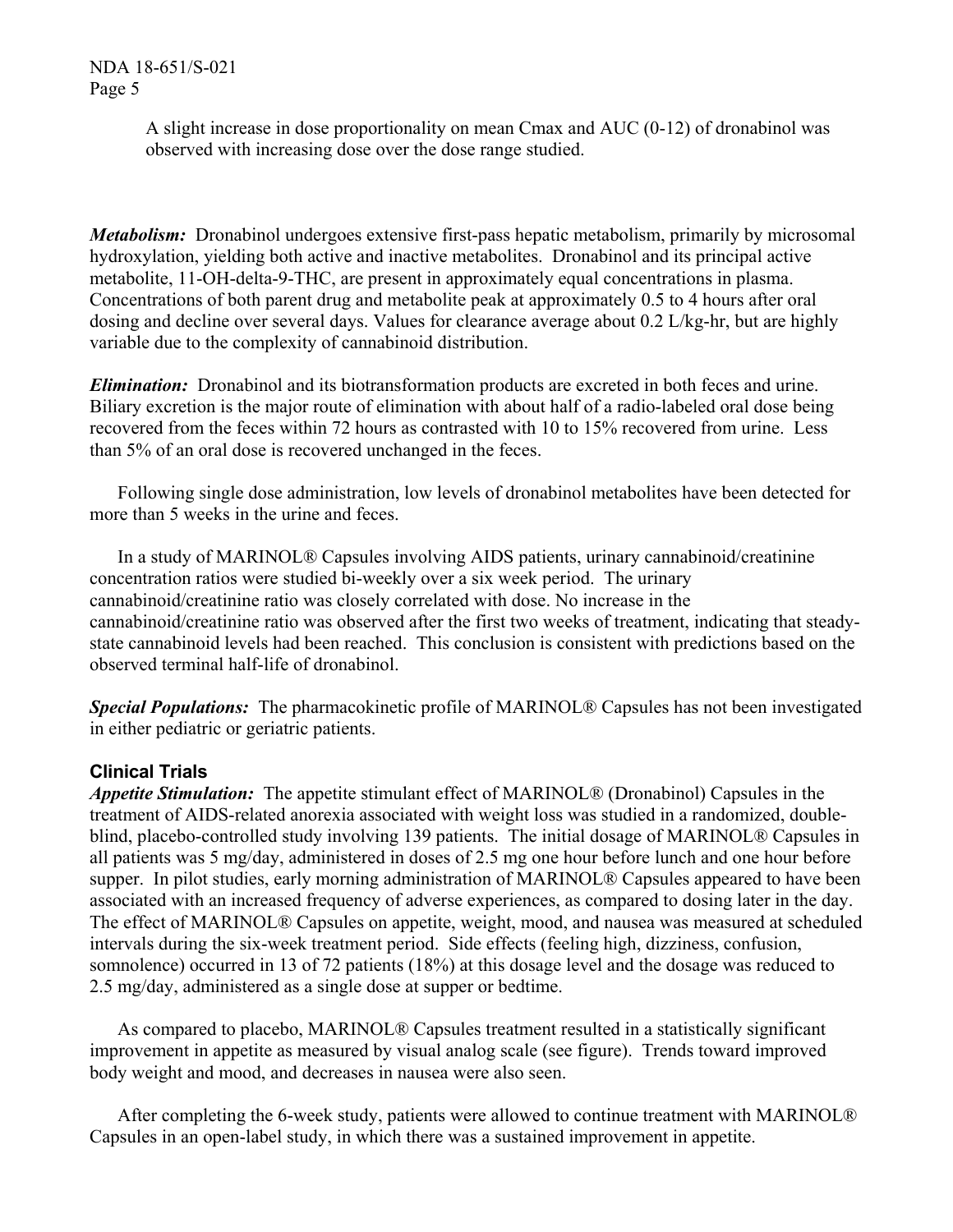

*Antiemetic:*MARINOL® (Dronabinol) Capsules treatment of chemotherapy-induced emesis was evaluated in 454 patients with cancer, who received a total of 750 courses of treatment of various malignancies. The antiemetic efficacy of MARINOL® Capsules was greatest in patients receiving cytotoxic therapy with MOPP for Hodgkin's and non-Hodgkin's lymphomas. MARINOL® Capsules dosages ranged from 2.5 mg/day to 40 mg/day, administered in equally divided doses every four to six hours (four times daily). As indicated in the following table, escalating the MARINOL® Capsules dose above 7 mg/m<sup>2</sup> increased the frequency of adverse experiences, with no additional antiemetic benefit.

**MARINOL® Capsules Dose: Response Frequency and Adverse Experiences\***   $(N = 750$  treatment courses)

| <b>MARINOL® Capsules</b>      | <b>Response Frequency (%)</b> |         |      | <b>Adverse Events Frequency (%)</b> |              |           |
|-------------------------------|-------------------------------|---------|------|-------------------------------------|--------------|-----------|
| <b>Dose</b>                   | Complete                      | Partial | Poor | None                                | Nondysphoric | Dysphoric |
| $\approx$ 7 mg/m <sup>2</sup> | 36                            | 32      | 32   | 23                                  | 65           |           |
| $>7$ mg/m <sup>2</sup>        | 33                            |         | 36   | 13                                  | 58           | 28        |

\*Nondysphoric events consisted of drowsiness, tachycardia, etc.

 Combination antiemetic therapy with MARINOL® Capsules and a phenothiazine (prochlorperazine) may result in synergistic or additive antiemetic effects and attenuate the toxicities associated with each of the agents.

## **INDIVIDUALIZATION OF DOSAGES**

The pharmacologic effects of MARINOL® (Dronabinol) Capsules are dose-related and subject to considerable interpatient variability. Therefore, dosage individualization is critical in achieving the maximum benefit of MARINOL® Capsules treatment.

*Appetite Stimulation:*In the clinical trials, the majority of patients were treated with 5 mg/day MARINOL® Capsules, although the dosages ranged from 2.5 to 20 mg/day. For an adult:

1. Begin with 2.5 mg before lunch and 2.5 mg before supper. If CNS symptoms (feeling high, dizziness, confusion, somnolence) do occur, they usually resolve in 1 to 3 days with continued dosage.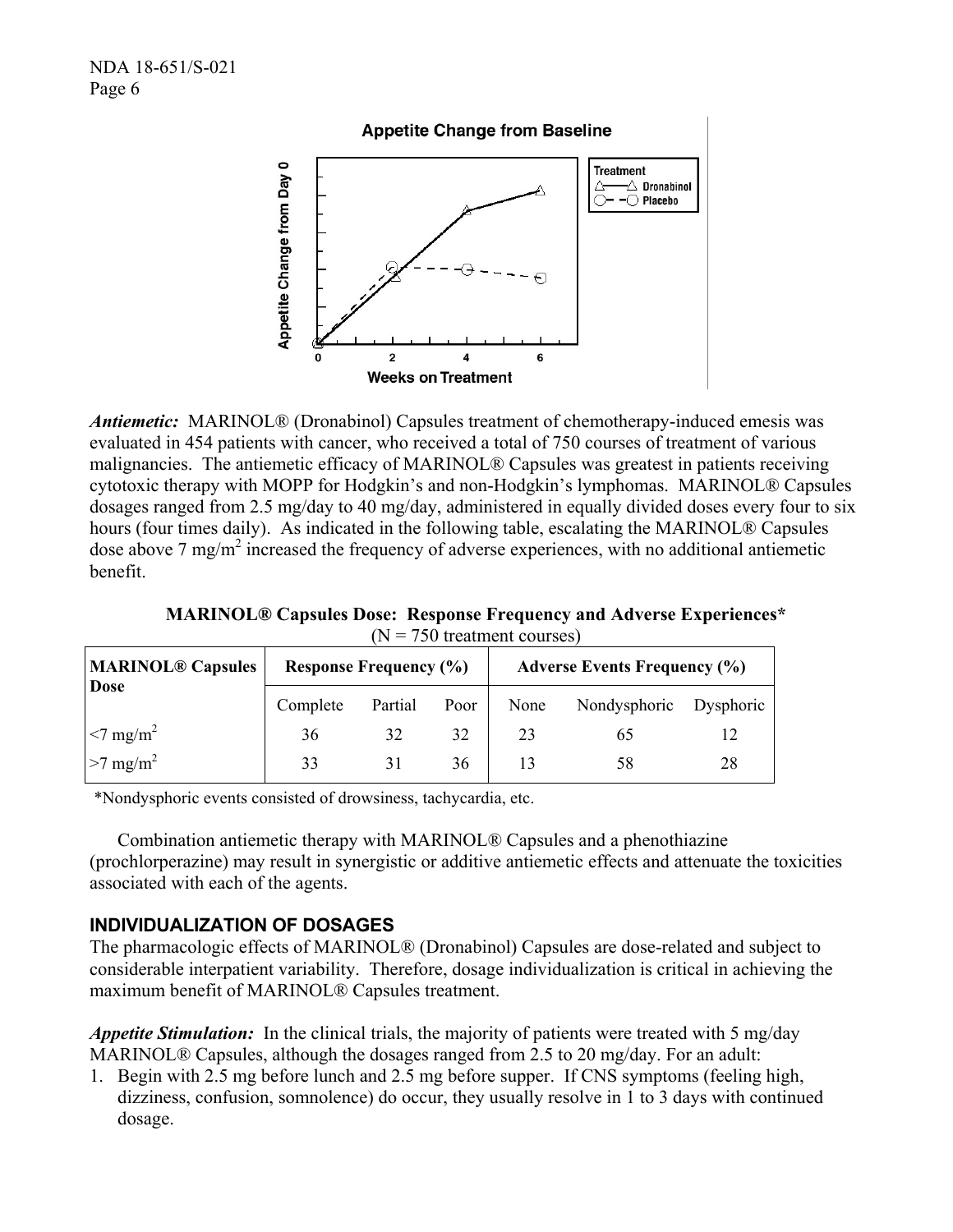- 2. If CNS symptoms are severe or persistent, reduce the dose to 2.5 mg before supper. If symptoms continue to be a problem, taking the single dose in the evening or at bedtime may reduce their severity.
- 3. When adverse effects are absent or minimal and further therapeutic effect is desired, increase the dose to 2.5 mg before lunch and 5 mg before supper or 5 and 5 mg. Although most patients respond to 2.5 mg twice daily, 10 mg twice daily has been tolerated in about half of the patients in appetite stimulation studies.

The pharmacologic effects of MARINOL® Capsules are reversible upon treatment cessation.

*Antiemetic:* Most patients respond to 5 mg three or four times daily. Dosage may be escalated during a chemotherapy cycle or at subsequent cycles, based upon initial results. Therapy should be initiated at the lowest recommended dosage and titrated to clinical response. Administration of MARINOL® Capsules with phenothiazines, such as prochlorperazine, has resulted in improved efficacy as compared to either drug alone, without additional toxicity.

*Pediatrics:*MARINOL® Capsules is not recommended for AIDS-related anorexia in pediatric patients because it has not been studied in this population. The pediatric dosage for the treatment of chemotherapy-induced emesis is the same as in adults. Caution is recommended in prescribing MARINOL® Capsules for children because of the psychoactive effects.

*Geriatrics:* Caution is advised in prescribing MARINOL® Capsules in elderly patients because they are generally more sensitive to the psychoactive effects of drugs. In antiemetic studies, no difference in tolerance or efficacy was apparent in patients >55 years old.

# **INDICATIONS AND USAGE**

MARINOL® (Dronabinol) Capsules is indicated for the treatment of:

- 1. anorexia associated with weight loss in patients with AIDS; and
- 2. nausea and vomiting associated with cancer chemotherapy in patients who have failed to respond adequately to conventional antiemetic treatments.

## **CONTRAINDICATIONS**

MARINOL® (Dronabinol) Capsules is contraindicated in any patient who has a history of hypersensitivity to any cannabinoid or sesame oil.

## **WARNINGS**

Patients receiving treatment with MARINOL® Capsules should be specifically warned not to drive, operate machinery, or engage in any hazardous activity until it is established that they are able to tolerate the drug and to perform such tasks safely.

## **PRECAUTIONS**

**General:** The risk/benefit ratio of MARINOL® (Dronabinol) Capsules use should be carefully evaluated in patients with the following medical conditions because of individual variation in response and tolerance to the effects of MARINOL® Capsules.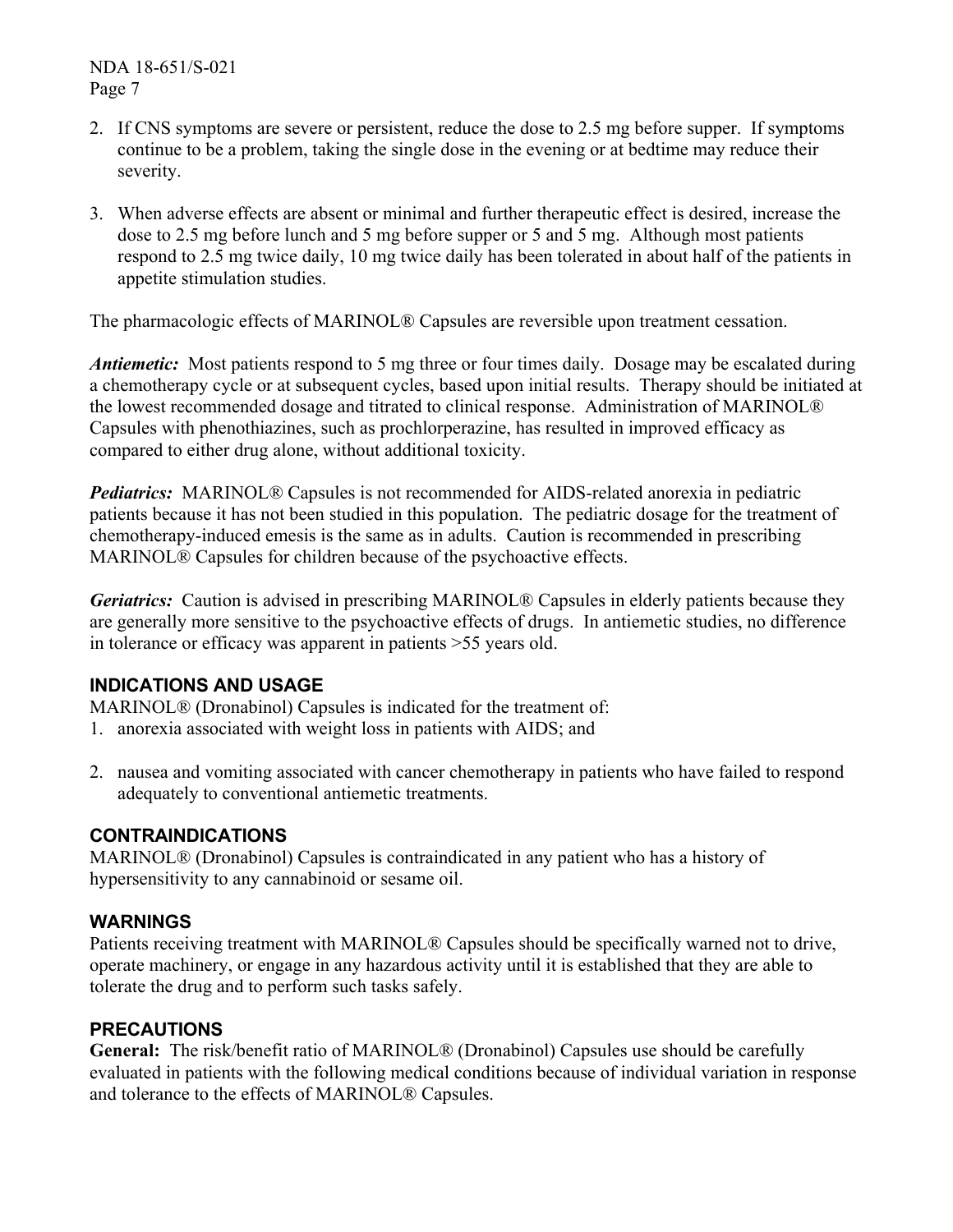MARINOL® Capsules should be used with caution in patients with cardiac disorders because of occasional hypotension, possible hypertension, syncope, or tachycardia (see **CLINICAL PHARMACOLOGY**).

 MARINOL® Capsules should be used with caution in patients with a history of substance abuse, including alcohol abuse or dependence, because they may be more prone to abuse MARINOL® Capsules as well. Multiple substance abuse is common and marijuana, which contains the same active compound, is a frequently abused substance.

 MARINOL® Capsules should be used with caution and careful psychiatric monitoring in patients with mania, depression, or schizophrenia because MARINOL® Capsules may exacerbate these illnesses.

 MARINOL® Capsules should be used with caution in patients receiving concomitant therapy with sedatives, hypnotics or other psychoactive drugs because of the potential for additive or synergistic CNS effects.

 MARINOL® Capsules should be used with caution in pregnant patients, nursing mothers, or pediatric patients because it has not been studied in these patient populations.

**Information for Patients:** Patients receiving treatment with MARINOL® (Dronabinol) Capsules should be alerted to the potential for additive central nervous system depression if MARINOL® Capsules is used concomitantly with alcohol or other CNS depressants such as benzodiazepines and barbiturates.

 Patients receiving treatment with MARINOL® Capsules should be specifically warned not to drive, operate machinery, or engage in any hazardous activity until it is established that they are able to tolerate the drug and to perform such tasks safely.

 Patients using MARINOL® Capsules should be advised of possible changes in mood and other adverse behavioral effects of the drug so as to avoid panic in the event of such manifestations. Patients should remain under the supervision of a responsible adult during initial use of MARINOL® Capsules and following dosage adjustments.

**Drug Interactions:** In studies involving patients with AIDS and/or cancer, MARINOL® (Dronabinol) Capsules has been co-administered with a variety of medications (e.g., cytotoxic agents, anti-infective agents, sedatives, or opioid analgesics) without resulting in any clinically significant drug/drug interactions. Although no drug/drug interactions were discovered during the clinical trials of MARINOL® Capsules, cannabinoids may interact with other medications through both metabolic and pharmacodynamic mechanisms. Dronabinol is highly protein bound to plasma proteins, and therefore, might displace other protein-bound drugs. Although this displacement has not been confirmed *in vivo*, practitioners should monitor patients for a change in dosage requirements when administering dronabinol to patients receiving other highly protein-bound drugs. Published reports of drug/drug interactions involving cannabinoids are summarized in the following table.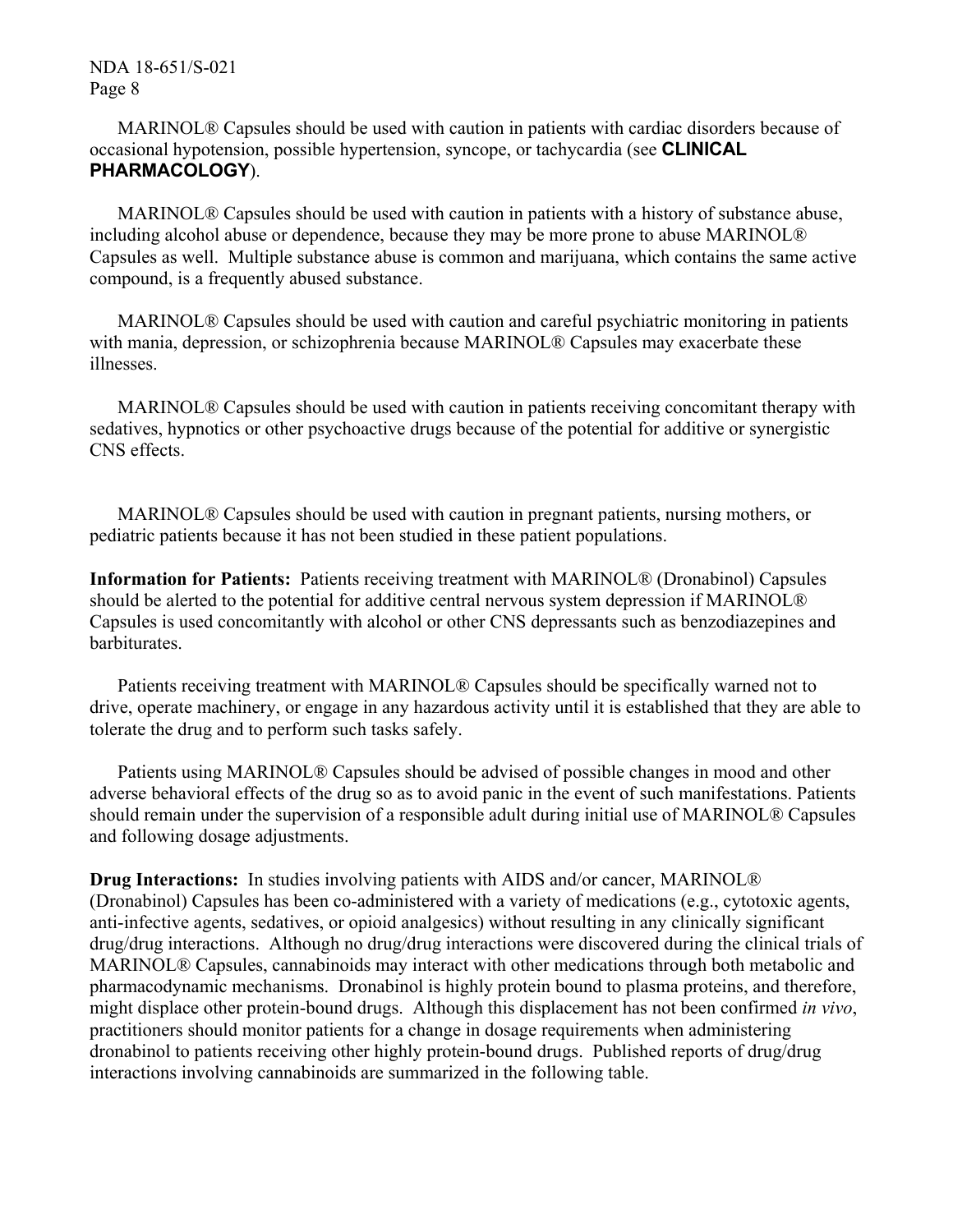| <b>CONCOMITANT DRUG</b>                      | <b>CLINICAL EFFECT(S)</b>                  |  |  |  |
|----------------------------------------------|--------------------------------------------|--|--|--|
| Amphetamines, cocaine, other                 | Additive hypertension, tachycardia,        |  |  |  |
| sympathomimetic agents                       | possibly cardiotoxicity                    |  |  |  |
| Atropine, scopolamine, antihistamines,       | Additive or super-additive tachycardia,    |  |  |  |
| other anticholinergic agents                 | drowsiness                                 |  |  |  |
| Amitriptyline, amoxapine, desipramine,       | Additive tachycardia, hypertension,        |  |  |  |
| other tricyclic antidepressants              | drowsiness                                 |  |  |  |
| Barbiturates, benzodiazepines, ethanol,      | Additive drowsiness and CNS depression     |  |  |  |
| lithium, opioids, buspirone, antihistamines, |                                            |  |  |  |
| muscle relaxants, other CNS depressants      |                                            |  |  |  |
| Disulfiram                                   | A reversible hypomanic reaction was        |  |  |  |
|                                              | reported in a 28 y/o man who smoked        |  |  |  |
|                                              | marijuana; confirmed by dechallenge and    |  |  |  |
|                                              | rechallenge                                |  |  |  |
| Fluoxetine                                   | A 21 y/o female with depression and        |  |  |  |
|                                              | bulimia receiving 20 mg/day fluoxetine X   |  |  |  |
|                                              | 4 wks became hypomanic after smoking       |  |  |  |
|                                              | marijuana; symptoms resolved after 4 days  |  |  |  |
| Antipyrine, barbiturates                     | Decreased clearance of these agents,       |  |  |  |
|                                              | presumably via competitive inhibition of   |  |  |  |
|                                              | metabolism                                 |  |  |  |
| Theophylline                                 | Increased theophylline metabolism          |  |  |  |
|                                              | reported with smoking of marijuana; effect |  |  |  |
|                                              | similar to that following smoking tobacco  |  |  |  |

**Carcinogenesis, Mutagenesis, Impairment of Fertility:** Carcinogenicity studies in mice and rats have been conducted under the US National Toxicology Program (NTP). In the 2-year carcinogenicity study in rats, there was no evidence of carcinogenicity at doses up to 50 mg/kg/day, about 20 times the maximum recommended human dose on a body surface area basis. In the 2-year carcinogenicity study in mice, treatment with dronabinol at 125 mg/kg/day, about 25 times the maximum recommended human dose on a body surface area basis, produced thyroid follicular cell adenoma in both male and female mice but not at 250 or 500 mg/kg/day.

 Dronabinol was not genotoxic in the Ames tests, the *in vitro* chromosomal aberration test in Chinese hamster ovary cells, and the *in vivo* mouse micronucleus test. It, however, produced a weak positive response in a sister chromatid exchange test in Chinese hamster ovary cells.

 In a long-term study (77 days) in rats, oral administration of dronabinol at doses of 30 to 150 mg/m<sup>2</sup>, equivalent to 0.3 to 1.5 times maximum recommended human dose (MRHD) of 90 mg/m<sup>2</sup>/day in cancer patients or 2 to 10 times MRHD of 15 mg/m<sup>2</sup>/day in AIDS patients, reduced ventral prostate, seminal vesicle and epididymal weights and caused a decrease in seminal fluid volume. Decreases in spermatogenesis, number of developing germ cells, and number of Leydig cells in the testis were also observed. However, sperm count, mating success and testosterone levels were not affected. The significance of these animal findings in humans is not known.

**Pregnancy:** Pregnancy Category C. Reproduction studies with dronabinol have been performed in mice at 15 to 450 mg/m<sup>2</sup>, equivalent to 0.2 to 5 times maximum recommended human dose (MRHD)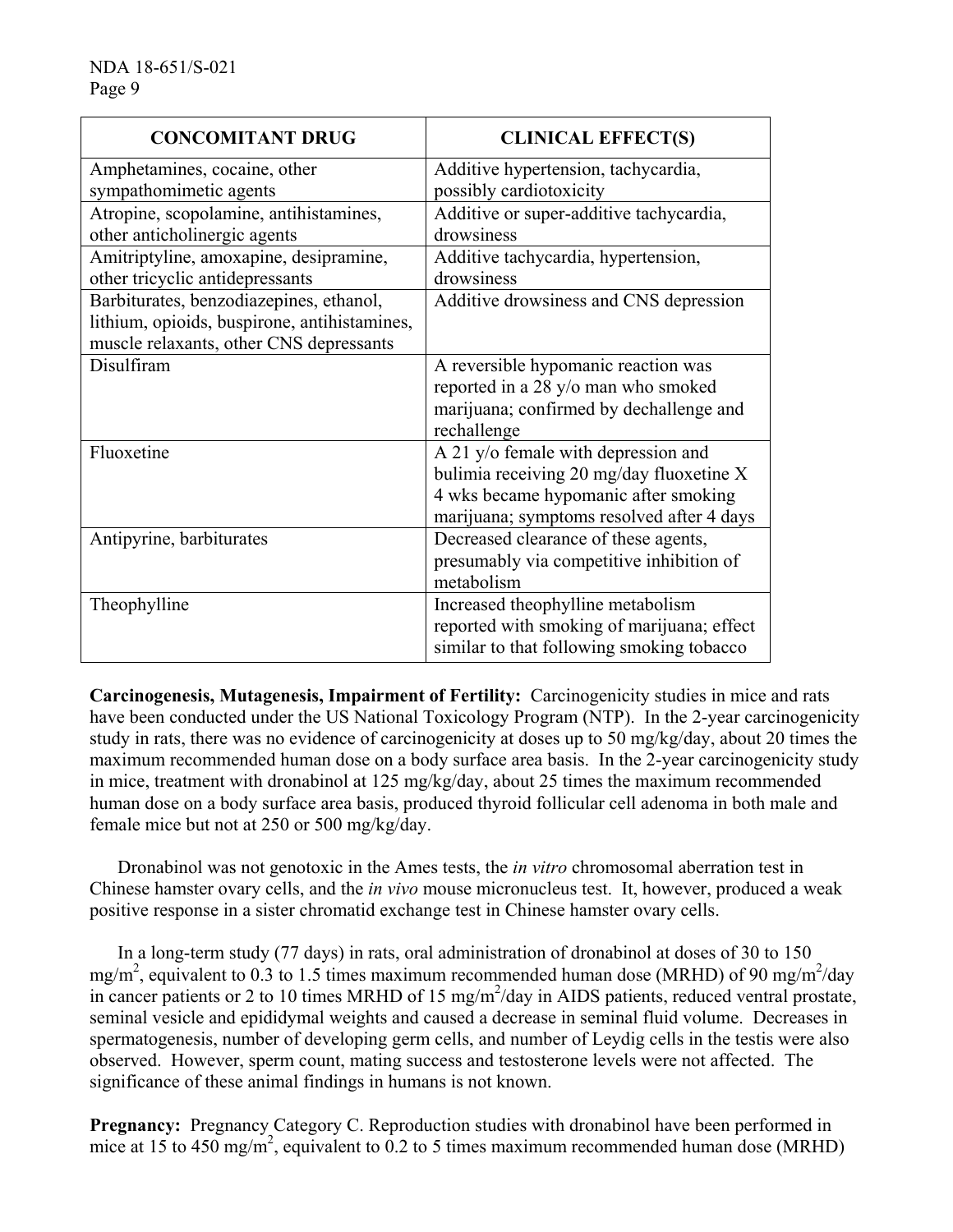of 90 mg/m<sup>2</sup>/day in cancer patients or 1 to 30 times MRHD of 15 mg/m<sup>2</sup>/day in AIDS patients, and in rats at 74 to 295 mg/m<sup>2</sup> (equivalent to 0.8 to 3 times MRHD of 90 mg/m<sup>2</sup> in cancer patients or 5 to 20 times MRHD of  $15 \text{ mg/m}^2$ /day in AIDS patients). These studies have revealed no evidence of teratogenicity due to dronabinol. At these dosages in mice and rats, dronabinol decreased maternal weight gain and number of viable pups and increased fetal mortality and early resorptions. Such effects were dose dependent and less apparent at lower doses which produced less maternal toxicity. There are no adequate and well-controlled studies in pregnant women. Dronabinol should be used only if the potential benefit justifies the potential risk to the fetus.

**Nursing Mothers:** Use of MARINOL® Capsules is not recommended in nursing mothers since, in addition to the secretion of HIV virus in breast milk, dronabinol is concentrated in and secreted in human breast milk and is absorbed by the nursing baby.

**Geriatric Use:** Clinical studies of MARINOL® (Dronabinol) Capsules in AIDS and cancer patients did not include the sufficient numbers of subjects aged 65 and over to determine whether they respond differently from younger subjects. Other reported clinical experience has not identified differences in responses between the elderly and younger patients. In general, dose selection for an elderly patient should be cautious usually starting at the low end of the dosing range, reflecting the greater frequency of decreased hepatic, renal, or cardiac function, increased sensitivity to psychoactive effects and of concomitant disease or other drug therapy.

## **ADVERSE REACTIONS**

Adverse experiences information summarized in the tables below was derived from well-controlled clinical trials conducted in the US and US territories involving 474 patients exposed to MARINOL® (Dronabinol) Capsules. Studies of AIDS-related weight loss included 157 patients receiving dronabinol at a dose of 2.5 mg twice daily and 67 receiving placebo. Studies of different durations were combined by considering the first occurrence of events during the first 28 days. Studies of nausea and vomiting related to cancer chemotherapy included 317 patients receiving dronabinol and 68 receiving placebo.

A cannabinoid dose-related "high" (easy laughing, elation and heightened awareness) has been reported by patients receiving MARINOL® Capsules in both the antiemetic (24%) and the lower dose appetite stimulant clinical trials (8%) (see **Clinical Trials**).

The most frequently reported adverse experiences in patients with AIDS during placebo-controlled clinical trials involved the CNS and were reported by 33% of patients receiving MARINOL® Capsules. About 25% of patients reported a minor CNS adverse event during the first 2 weeks and about 4% reported such an event each week for the next 6 weeks thereafter.

## **PROBABLY CAUSALLY RELATED: Incidence greater than 1%.**

Rates derived from clinical trials in AIDS-related anorexia (N=157) and chemotherapy-related nausea (N=317). Rates were generally higher in the anti-emetic use (given in parentheses).

*Body as a whole:* Asthenia.

*Cardiovascular:* Palpitations, tachycardia, vasodilation/facial flush.

*Digestive:* Abdominal pain\*, nausea\*, vomiting\*.

*Nervous system:* (Amnesia), anxiety/nervousness, (ataxia), confusion, depersonalization, dizziness\*, euphoria\*, (hallucination), paranoid reaction\*, somnolence\*, thinking abnormal\*.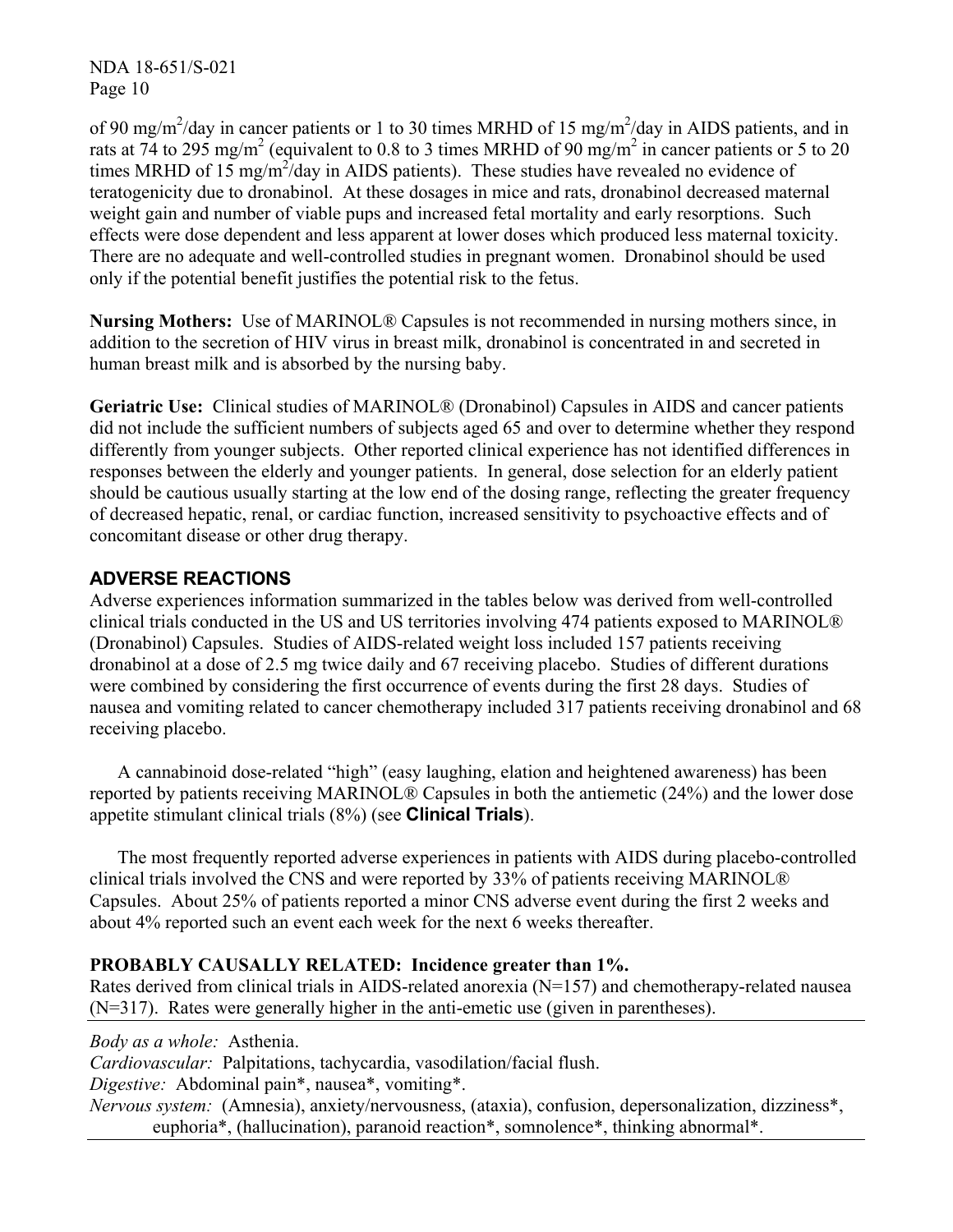\*Incidence of events 3% to 10%

#### **PROBABLY CAUSALLY RELATED: Incidence less than 1%.**

Event rates derived from clinical trials in AIDS-related anorexia (N=157) and chemotherapy-related nausea (N=317).

*Cardiovascular:* Conjunctivitis\*, hypotension\*. *Digestive:* Diarrhea*\*,* fecal incontinence. *Musculoskeletal:* Myalgias. *Nervous system:* Depression, nightmares, speech difficulties, tinnitus. *Skin and Appendages:* Flushing\*. *Special senses:* Vision difficulties.

\*Incidence of events 0.3% to 1%

#### **CAUSAL RELATIONSHIP UNKNOWN: Incidence less than 1%.**

The clinical significance of the association of these events with MARINOL® Capsules treatment is unknown, but they are reported as alerting information for the clinician.

*Body as a whole:* Chills, headache, malaise. *Digestive:* Anorexia, hepatic enzyme elevation. *Respiratory:* Cough, rhinitis, sinusitis. *Skin and Appendages:* Sweating.

## **DRUG ABUSE AND DEPENDENCE**

MARINOL® (Dronabinol) Capsules is one of the psychoactive compounds present in cannabis, and is abusable and controlled [Schedule III (CIII)] under the Controlled Substances Act. Both psychological and physiological dependence have been noted in healthy individuals receiving dronabinol, but addiction is uncommon and has only been seen after prolonged high dose administration.

Chronic abuse of cannabis has been associated with decrements in motivation, cognition, judgement, and perception. The etiology of these impairments is unknown, but may be associated with the complex process of addiction rather than an isolated effect of the drug. No such decrements in psychological, social or neurological status have been associated with the administration of MARINOL® Capsules for therapeutic purposes.

In an open-label study in patients with AIDS who received MARINOL® Capsules for up to five months, no abuse, diversion or systematic change in personality or social functioning were observed despite the inclusion of a substantial number of patients with a past history of drug abuse.

An abstinence syndrome has been reported after the abrupt discontinuation of dronabinol in volunteers receiving dosages of 210 mg/day for 12 to 16 consecutive days. Within 12 hours after discontinuation, these volunteers manifested symptoms such as irritability, insomnia, and restlessness. By approximately 24 hours post-dronabinol discontinuation, withdrawal symptoms intensified to include "hot flashes", sweating, rhinorrhea, loose stools, hiccoughs and anorexia.

These withdrawal symptoms gradually dissipated over the next 48 hours. Electroencephalographic changes consistent with the effects of drug withdrawal (hyperexcitation) were recorded in patients after abrupt dechallenge. Patients also complained of disturbed sleep for several weeks after discontinuing therapy with high dosages of dronabinol.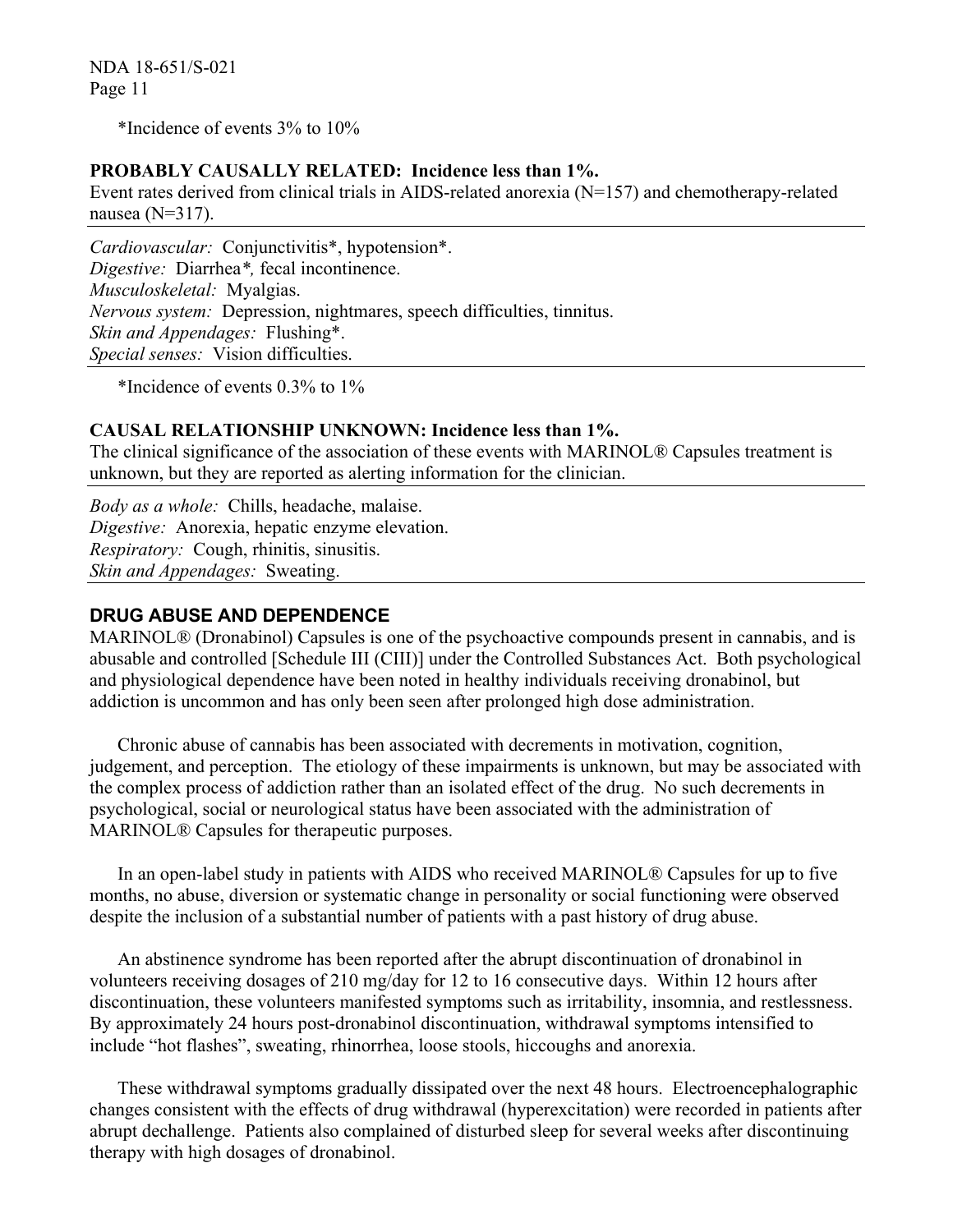# **OVERDOSAGE**

Signs and symptoms following MILD MARINOL® (Dronabinol) Capsules intoxication include drowsiness, euphoria, heightened sensory awareness, altered time perception, reddened conjunctiva, dry mouth and tachycardia; following MODERATE intoxication include memory impairment, depersonalization, mood alteration, urinary retention, and reduced bowel motility; and following SEVERE intoxication include decreased motor coordination, lethargy, slurred speech, and postural hypotension. Apprehensive patients may experience panic reactions and seizures may occur in patients with existing seizure disorders.

The estimated lethal human dose of intravenous dronabinol is 30 mg/kg (2100 mg/ 70 kg). Significant CNS symptoms in antiemetic studies followed oral doses of 0.4 mg/kg (28 mg/70 kg) of MARINOL® Capsules.

**Management:** A potentially serious oral ingestion, if recent, should be managed with gut decontamination. In unconscious patients with a secure airway, instill activated charcoal (30 to 100 g in adults, 1 to 2 g/kg in infants) via a nasogastric tube. A saline cathartic or sorbitol may be added to the first dose of activated charcoal. Patients experiencing depressive, hallucinatory or psychotic reactions should be placed in a quiet area and offered reassurance. Benzodiazepines (5 to 10 mg diazepam *po*) may be used for treatment of extreme agitation. Hypotension usually responds to Trendelenburg position and IV fluids. Pressors are rarely required.

# **DOSAGE AND ADMINISTRATION**

**Appetite Stimulation:** Initially, 2.5 mg MARINOL® (Dronabinol) Capsules should be administered orally twice daily (b.i.d.), before lunch and supper. For patients unable to tolerate this 5 mg/day dosage of MARINOL® Capsules, the dosage can be reduced to 2.5 mg/day, administered as a single dose in the evening or at bedtime. If clinically indicated and in the absence of significant adverse effects, the dosage may be gradually increased to a maximum of 20 mg/day MARINOL® Capsules, administered in divided oral doses. Caution should be exercised in escalating the dosage of MARINOL® Capsules because of the increased frequency of dose-related adverse experiences at higher dosages (see **PRECAUTIONS**).

**Antiemetic:** MARINOL® Capsules is best administered at an initial dose of 5 mg/m<sup>2</sup>, given 1 to 3 hours prior to the administration of chemotherapy, then every 2 to 4 hours after chemotherapy is given, for a total of 4 to 6 doses/day. Should the 5 mg/m<sup>2</sup> dose prove to be ineffective, and in the absence of significant side effects, the dose may be escalated by  $2.5 \text{ mg/m}^2$  increments to a maximum of 15  $mg/m<sup>2</sup>$  per dose. Caution should be exercised in dose escalation, however, as the incidence of disturbing psychiatric symptoms increases significantly at maximum dose (see **PRECAUTIONS**).

# **STORAGE CONDITIONS**

**MARINOL® (Dronabinol) Capsules should be packaged in a well-closed container and stored in a cool environment between 8° and 15°C (46° and 59°F) and alternatively could be stored in a refrigerator. Protect from freezing.** 

# **HOW SUPPLIED**

**MARINOL® Capsules (dronabinol solution in sesame oil in soft gelatin capsules)** 

**2.5 mg white capsules (Identified UM or RL).**